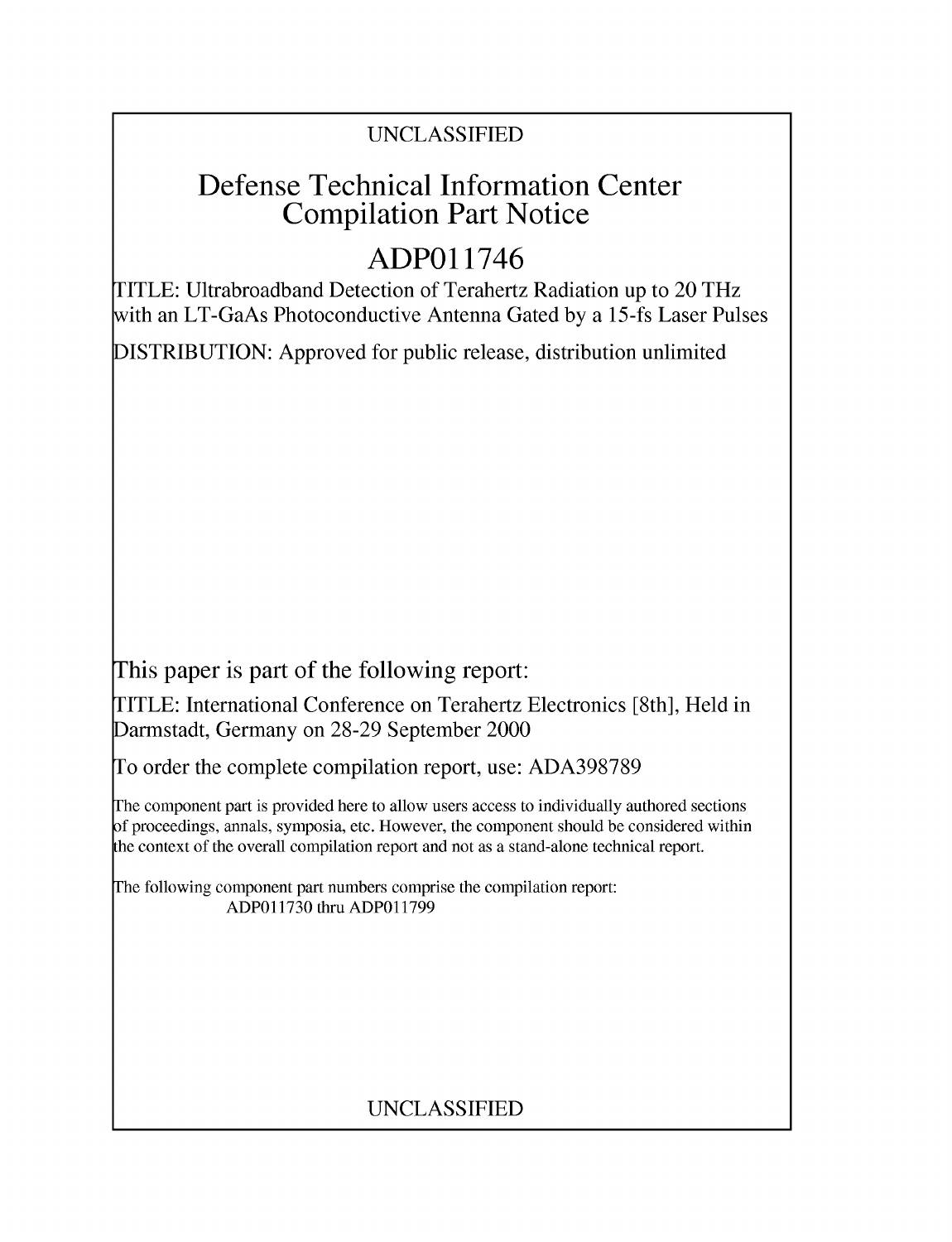# Ultrabroadband Detection of Terahertz Radiation up to 20 THz with an LT-GaAs Photoconductive Antenna Gated **by** 15-fs Laser Pulses

Shunsuke Kono, Masahiko Tani, Ping Gu, and Kiyomi Sakai

terahertz radiation with a low-temperature grown GaAs photoconductive dipole antenna gated with 15-fs laser pulses. II. EXPERIMENTAL The detected spectral frequency exceeds 20 THz. This is the highest frequency detected with a photoconductive antenna<br>A mode-locked Ti:Sapphire laser generated 12-fs laser

gated with ultrashort optical pulses, the generation and plate beam splitter. The average power of the pump beam<br>detection of terabertz (THz) radiation have been was about 110 mW. The pump beam was collimated onto detection of terahertz (THz) radiation have been was about 110 mW. The pump beam was collimated onto<br>intensively studied during the last decade. The pulse a SI InP (100) wafer by a silver-coated off-axis parabolic intensively studied during the last decade. The pulse width of commercially available mode-locked mirror with an incident angle of 45 degrees. The THz<br>TitSanphire lasers is approaching 10 fs With such radiation from the emitter was collected in the reflection Ti:Sapphire lasers is approaching 10 fs. With such radiation from the emitter was collected in the reflection<br>ultrashort pulses a wider detection bandwidth is expected angle of the incident pump beam by a pair of off-axis ultrashort pulses, a wider detection bandwidth is expected angle of the incident pump beam by a pair of off-axis<br>to be possible. Coherent detection of THz rediction based parabolic mirrors and then focused on the PC detect to be possible. Coherent detection of THz radiation based parabolic mirrors and then focused on the PC detector. A<br>silicon hemispherical lens was attached to the back side on a photoconductive antenna, however, was reported to silicon hemispherical lens was attached to the back side back side in the back side of the PC antenna to collimate the THz radiation. be lower than 5 THz  $[1,2]$ . This limitation has been explained to be a result of the finite carrier lifetime and<br>the RC time constant of the PC antenna. Therefore 5-um gap at the center, fabricated onto an LT-GaAs. The the RC time constant of the PC antenna. Therefore,<br>interest in ultrafast detection of the radiation has recently carrier lifetime of the LT-GaAs was estimated to be about interest in ultrafast detection of the radiation has recently carrier lifetime of the LT-GaAs was estimated to be about shifted to the free-space electro-optic (EO) sampling 1.4 ps by a transient photo-reflectance measurem shifted to the free-space electro-optic (EO) sampling 1.4 ps by a transient photo-reflectance measurement. The technique hecause EO crystals are considered to have an probe beam was focused onto the photoconductive gap technique because **EO** crystals are considered to have an probe beam was focused onto the photoconductive gap instantaneous nonlinear response, and most of them are with a reflection-type objective lens to avoid broadening<br>transparent in the regime from far to mid-infrared of the optical pulses due to the dispersion and color transparent in the regime from far to mid-infrared of the optical pulses due to the dispersion and color<br>
radiation By exploiting these advantages ultrabroadband aberration typically caused by an ordinary glass lens. The radiation. By exploiting these advantages, ultrabroadband aberration typically caused by an ordinary glass lens. The<br>detection of THz radiation based on EQ sampling has timing between the THz pulses and the probe pulses wa detection of THz radiation based on EO sampling has timing between the THz pulses and the probe pulses was<br>been reported [3.4]. To obtain high-frequency response scanned by the time delay line in the path of the probe been reported [3,4]. To obtain high-frequency response scanned by the time delay line in the path of the probe<br>using EQ sampling the EQ crystals should be thin beam with a corner reflector on a high-precision using EO sampling, the EO crystals should be thin beam with a corner reflection of a high-precision and  $\frac{1}{2}$  a high-precision stage. enough to reduce the group velocity mismatch between

However, even with a PC antenna fabricated on slow carrier lifetime semiconductors, such as semi-insulating chirped mirrors. Even after the chirp of the laser pulses (SI) GaAs or SI InP, the detection of relatively broadband were positively compensated by the insertion of the beam  $(\sim 3 \text{ THz})$  THz radiation was reported [5.6]. This splitters and neutral density filters, the pulse widt  $\sim$  THz) THz radiation was reported [5,6]. This splitters and neutral density filters, the pulse width on the detection with a slow carrier lifetime was nossibly due to semiconductor emitter and PC antenna was detection with a slow carrier lifetime was possibly due to semiconductor emitter and PC antenna was the fast-rising edge of the carrier injected by the approximately 15 fs. The photo-current signal from the the fast-rising edge of the carrier injected by the approximately 15 fs. The photo-current signal from the ultrashort ontical pulses. This suggests that the detection PC antenna was preamplified with a low-noise current ultrashort optical pulses. This suggests that the detection PC antenna was preamplified with a low-noise current<br>handwidth is not strongly restricted by the carrier lifetime amplifier and then detected with a lock-in ampli bandwidth is not strongly restricted by the carrier lifetime and is possibly extended by using shorter laser pulses. The pure is used to an optical chopper (2 kHz) in the pump<br>Thus it is worthwhile to investigate the high-frequency beam path. Thus, it is worthwhile to investigate the high-frequency limit of a PC antenna gated with ultrashort optical pulses whose width is close to 10 fs. **111. 111. RESULTS AND DISCUSSIONS** 

In this article, we demonstrate an ultrabroadband detection of electromagnetic radiation with a PC antenna Figure 1(a) shows the waveform of THz radiation from a<br>fabricated on a low-temperature-grown GaAs (1 T-GaAs) SI-InP (100) emitter for a single scan. The time constan fabricated on a low-temperature-grown GaAs (LT-GaAs) SI-InP (100) emitter for a single scan. The time constant<br>substrate and gated with 15 fs laser pulses. The detected of the lock-in amplifier was 0.1 sec, and the scannin substrate and gated with 15-fs laser pulses. The detected

radiation frequency exceeded 20 THz. This is the highest *Abstract* - We report on the ultrabroadband detection of frequency observed with PC antennas reported so far.

reported so far.<br>pulses at a center wavelength of 800 nm and with a pulses at a center wavelength of 800 nm and with a I. INTRODUCTION spectrum width of 90 nm (FWHM). The average output power of the laser was 320 mW. The laser beam was Since the invention of the photoconductive (PC) antenna divided into pump and probe beams by a 1-mm glass-<br>
gated with ultrashort optical pulses, the generation and plate beam splitter. The average power of the pump beam

the near-infrared probe beam and the THz radiation. The laser pulses were negatively chirped at the exit of the<br>However, even with a PC antenna fabricated on slow laser due to a multiple reflections between the pair of

time for a 3-ps time window was about 3 minutes with a S. Kono, M. Tani, P. Gu, and Kiyomi Sakai are with Kansai Advanced 1-um step resolution in the delay-line translation stage.

Research Center, Communications Research Laboratories, MPT, 588-2 There was a single THz pulse centered around 0.5 ps, Iwaoka, Nishi-ku, Kobe, 651-2492, Japan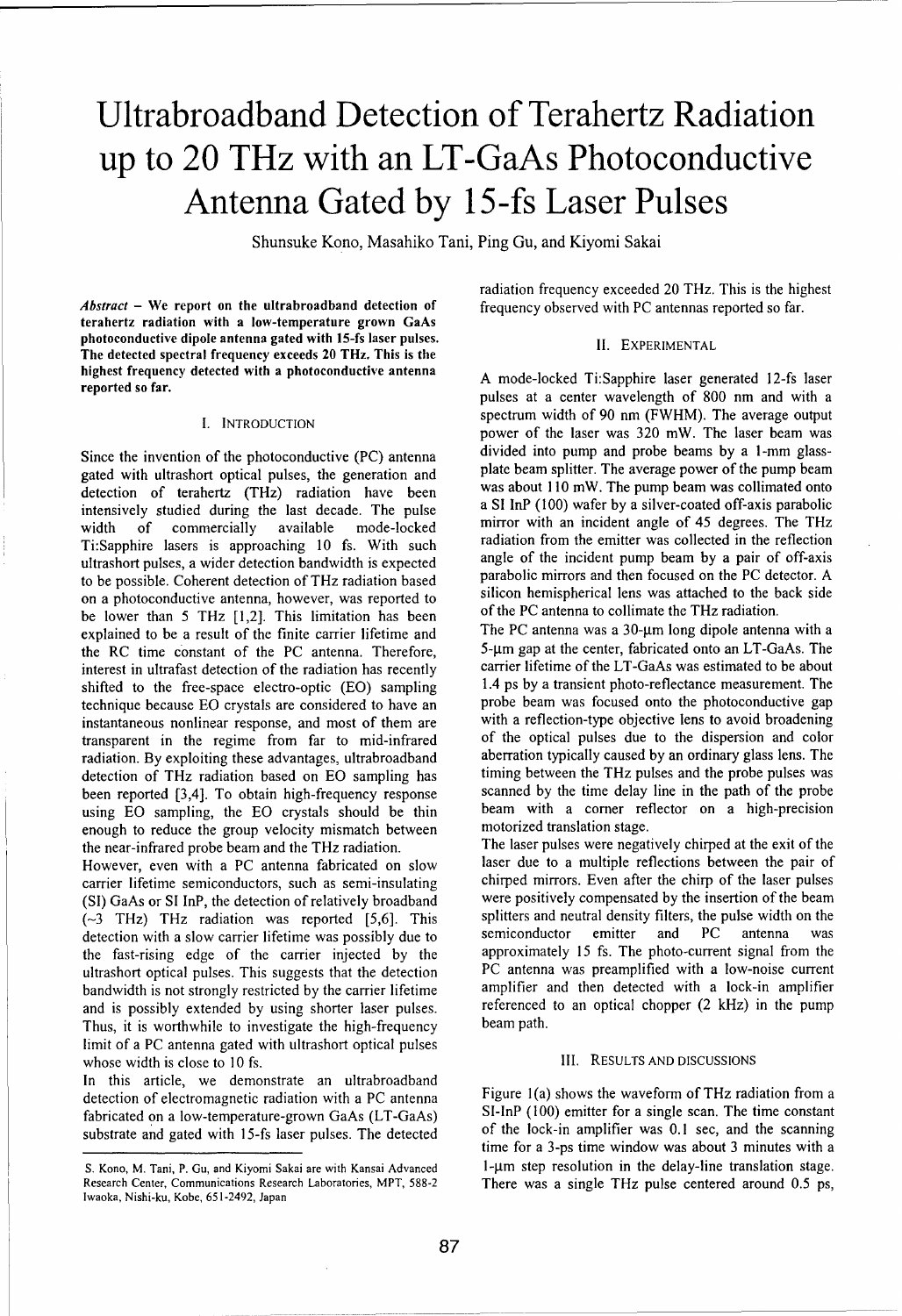

from InP (100) surface. (b) Calculated time-derivative

period was about 45 fs. These fast oscillations were biased electric field, which was reported by the optical. attributed to the radiation generated by the optical the same time range [7].<br>rectification effect in the emitter Figure 1(b) shows the In addition to the carrier lifetime, the RC constant of the because the slow component was suppressed while the detector and absorption by water vapor in the ambient air. time window. The spectrum was extended more than 20

that a PC antenna with a very long carrier lifetime (~100 at unexpectedly high frequencies with a PC antenna.<br>
ps) was able to detect THz radiation with almost the same detection bandwidth of a PC antenna with a subpicoseond absorption or reflection loss, will be necessary for better carrier lifetime. The fast temporal response of a slow reproduction of the overall spectral profile. photoconductive antenna can be explained by the fast rise of its photocurrent on excitation **by** the ultrashort laser pulse. As described in Ref. **[5,6],** if the response function of the PC antenna with a slow carrier lifetime is a stepfunction, the **PC** antenna works as a sampling detector in



wave form in Fig. 1 (a) for a longer time window, The dashed line represents the RC response function with the RC time constant of 0.2 ps.

an integration mode. This appear to be the case in the Time (ps) present experiment: the carrier lifetime of the LT-GaAs<br>d waveform of THz radiation (~1 ps) was much longer than the gating pulse width. The Fig. 1 (a) Time-resolved waveform of THz radiation (-I ps) was much longer than the gating pulse width. The from InD (100) surface (b) Coloulated time derivative fact that the time derivative of the THz waveform shown of the waveform (a).<br>
of the waveform (a).<br>
in Fig. l(b) is similar to that of Ref. [3] also supports our<br>
interpretation. The physical origin of the fast The physical origin of the fast which is attributed to the radiation due to the real current  $\frac{100}{\pi}$  photocurrent within the time scale of  $\sim$ 100 fs still needs modulation at the emitter surface. Very fact oscillations to be investigated. However, modulation at the emitter surface. Very fast oscillations to be investigated. However, it may be explained by the<br>were superposed on this pulse. The shortest oscillation ballistic transport of the photo-excited electrons i were superposed on this pulse. The shortest oscillation ballistic transport of the photo-excited electrons in the<br>period was about 45 fs. These fast oscillations were biased electric field, which was reported by Hu et al.

rectification effect in the emitter. Figure 1(b) shows the In addition to the carrier lifetime, the RC constant of the calculated first time derivative for the waveform in Fig. antenna is an important parameter in determi calculated first time-derivative for the waveform in Fig.  $\frac{1}{2}$  antenna is an important parameter in determining the  $\frac{1}{2}$ 1(a). The fast oscillations are clearly visible in Fig. 1(b) frequency response. In a previous report, we estimated an  $\text{Rec}$  RC time constant for the same type of antenna to be of Fast oscillation component was enhanced by the order of subpicoseconds  $(-0.2 \text{ ps})$  [8]. This finite RC and  $\frac{1}{2}$  differentiation  $\frac{1}{2}$  respectively the first single and time constant restricts the bandwidth of the differentiation. The ringings after the first single and time constant restricts the bandwidth of the PC antenna<br>large avale of oscillation were mainly attributed to and reduces its responsivity at higher frequencies. The large cycle of oscillation were mainly attributed to and reduces its responsivity at higher frequencies. The dispersion and observation in the GaAs substrate of the frequency response of the PC antenna was approximated dispersion and absorption in the GaAs substrate of the frequency response of the PC antenna was approximated<br>detector and absorption by water vapor in the ambient air by the equation of the differential circuit Figure 2 shows the Fourier transformed spectrum of the  $G(\omega) = X_c / \sqrt{R^2 + X_c^2}$ , where  $X_c = 1/\omega C$ , R is the THz radiation waveform shown in Fig. 1(a) for a longer resistance of the PC antenna, and  $C$  is the capacitance The statement of the spectrum was extended more than 20 formed between the antenna electrodes. For example, for This bandwidth is four times wider than the widest and  $\frac{0.2 \text{ m} \cdot \text{p}}{20.2 \text{ m} \cdot \text{p}}$  of time constant The This bandwidth is four times wider than the widest<br>bandwidth achieved by a PC antenna ever reported. The coloulated to be about 0.8 THz. The reponsivity of the calculated to be about 0.8 THz. The responsivity of the absorption band from 7 to 9 THz was due to the phonon antenna at 5 and 10 THz respectively decreases to 25 and resonance in the 0.4-mm thick GaAs substrate of the PC 12 % of that at the out off frequency. The circuit recon 13 % of that at the cut-off frequency. The circuit response detector (Reststrahlen band). The peak at 10.5 THz<br>corresponds to the LO phonon frequency of InP. Many of time constant of 0.2 ps is indicated by the dashed line in time constant of 0.2 ps is indicated by the dashed line in the absorption lines observed in the spectrum were due to Fig. 2. The RC response function reproduces the spectral the water vapor in the ambient air. profile at the frequency range lower than 5 THz. In spite It is rather surprising that the bandwidth of the PC of the reduction of the circuit responsivity due to the antenna exceeded 20 THz. We need to explain the origin carrier lifetime, this slow decay of the frequency response of this ultrabroadband band response. It has been reported can be one of the reasons of our observation of radiation Other factors, such as the emitter bandwidth and